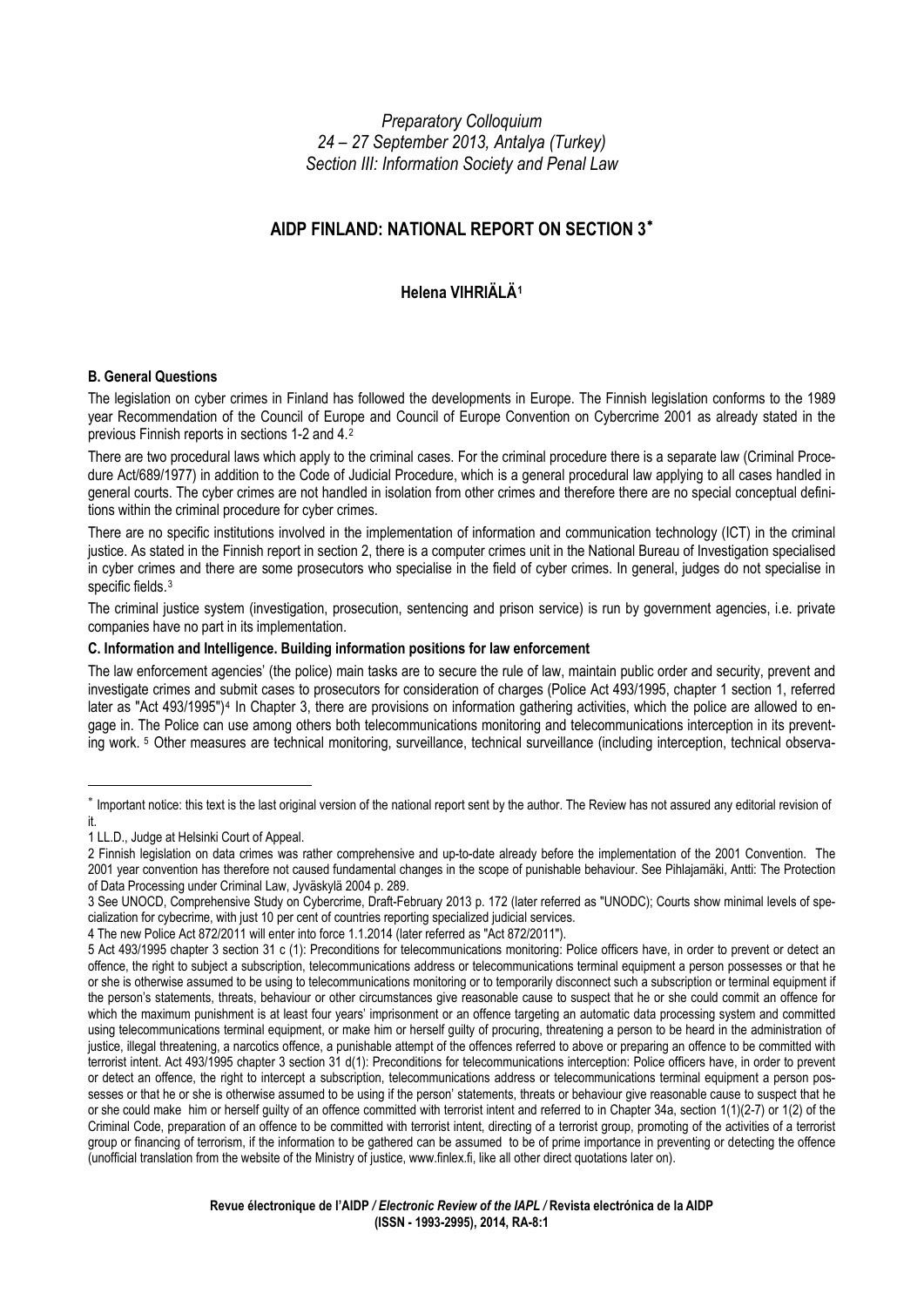tion and technical tracking), undercover activities and undercover transactions as well as use of human intelligence sources. <sup>[6](#page-1-0)</sup> The coercive measures regulated in the Police Act are similar to the coercive measures regulated in the Coercive Measures Act (449/1987)[7](#page-1-1). The difference between the two acts is that the coercive measures regulated in the Coercive Measures Act can be used when the pre-trial investigation of a crime has started, as a repressive measure. The coercive measures in the Police Act can be used when gathering information for preventive purposes.[8](#page-1-2) Most of the coercive measures, both preventive and repressive, have to be decided by court.

The police have the right to obtain information both from a public and a private organization or person and to use human intelligence sources in their preventive and investigative work.<sup>[9](#page-1-3)</sup> Those include DNA-databases and PNR and SWIFT databases. There seems to be a slight difference in the Credit Company Act (12/2007) and in the Insurance Company act (521/2008) as to what purpose they are obliged to provide the police information notwithstanding secrecy aspects. Section 141.2 in the Credit Company Act states that the company has the right to give secret information to the prosecutor and law enforcement agencies (police) to investigate crime. Chapter 30 section 3.8 the Insurance Company Act allows the insurance company to provide secret information to the prosecutor and the investigative authorities both to investigate and prevent crime. The conclusion seems to be that in spite of the wording in the police act (chapter 3, section 36), the police cannot receive secret information from the credit companies before a crime has been committed.[10](#page-1-4)

In the Act on Processing of personal Data by the Police (761/2003) chapter 1 section 1 defines the scope of the Act as follows: "(1)This act applies to the automatic and other processing of personal

data needed for the performance of duties as referred to in section 1of the Police Act (493/1995), where the personal data constitutes or is intended to constitute a personal data file or part thereof. The Personal Data Act (523/1999) and the Act on the Openness of Government Activities (621/1999) apply to the processing of personal data, unless otherwise provided in this or any other Act. (2) In addition to what is provided in this Act, international agreements binding on Finland shall also be observed.

Chapter 2 section 4: (1) The Suspect Data System is a permanent, computerized personal data file intended for nationwide use by the police.

(2) The Suspect Data System may contain criminal intelligence, surveillance and observation data, obtained for the performance of duties laid down in section 1(1) of the Police Act, on persons who are, with reason, suspected of: 1) being guilty of or having been guilty of an offence subject to imprisonment; or 2) contributing to or having contributed to an offence subject to imprisonment of more than six months, or to an unlawful use of narcotics. (3) The data that may be recorded in the data system on the identity of persons consists of the full name, date of birth, personal identity code, sex, mother tongue, nationality, marital status, country of birth, municipality of residence at birth, municipality of residence, occupation, address and telephone number or other contact details, information on the person's death, and travel document information in the case of an alien.

(4) The Suspect Data System may only be used with the aid of a technical interface by police personnel appointed to criminal intelligence and surveillance duties." The last part (4) was amended by the law 15.7.2005/529 by adding the possibility to use it by police personnel appointed to crime analysis duties.

Chapter 2 section 6 (1): In addition to the permanent, computerized, nationwide information systems referred to in sections 2-4 and in sections 30 and 31, the police may also keep temporary or manually maintained personal data files for nationwide use.(2) With the exception of the information systems referred to in sections 2-5 and in sections 30 and 31, a police personal data file may also be established:1) for use by more than one police unit; or 2) for use by a police unit.(3) Information necessary for the performance of duties laid down in section 1(1) of the Police Act may only be collected and recorded in police personal data files established for the purpose of performing the duties in question. Information necessary for the performance of duties laid down in section 1(3) of the Police Act may only be recorded in police personal data files established for the purpose of performing the duties in question.

<span id="page-1-0"></span> $\overline{a}$ 6 As of 1.1.2014 the police will have right, if it is likely that the message meant in the telecommunications interception cannot be acquired by the interception, to get the same information from a telecommunications operator or a corporate on the same conditions as the police is allowed to do telecommunications interception (information gathering instead of telecommunications interception). This a seizure type of measure. Act 872/2011, chapter 5 section 6, see also Helminen, Klaus - Fredman, Markku - Kanerva, Janne - Tolvanen, Matti - Viitanen, Marko: Esitutkinta ja pakkokeinot (The Criminal Investigation and Coercive Measures), Helsinki 2012 p.1038-1039 (later referred as "Helminen ym") Another new measure will be a systematic surveillance, which can be used against a person if there is a cause to suspect that he or she would commit an offence (as in surveillance). Systematic surveillance is meant to be use for longer periods of time than the surveillance, Act 872/2011 chapter 5 section 13, see also Helminen ym. p. 1059-1062.

<span id="page-1-1"></span><sup>7</sup> The new Coercive measures Act 806/2011 will enter into force 1.1.2014.

<span id="page-1-2"></span><sup>8</sup> See Helminen ym. p. 662-663.

<span id="page-1-3"></span><sup>9</sup> Act 493/1995 chapter 3 section 36 (1): At the request of a commanding police officer, the police have the right to obtain any information necessary to prevent or investigate an offence, notwithstanding business, banking or insurance secrecy binding on members, auditors, managing directors, board members or the employees of an organization…. Section 36 (2): The police have right to obtain from a telecommunications operator or a corporate or association subscriber, or by using a technical device, the contact information about a subscription that is not listed in a public directory or the data specifying a telecommunications subscriber connection, an e-mail address or other telecommunications address, or telecommunications terminal equipment if, in individual cases, the information is needed to carry out police duties…

<span id="page-1-4"></span><sup>10</sup> See also Helminen ym. p. 582, where the conditions to give information seem to be even more strict.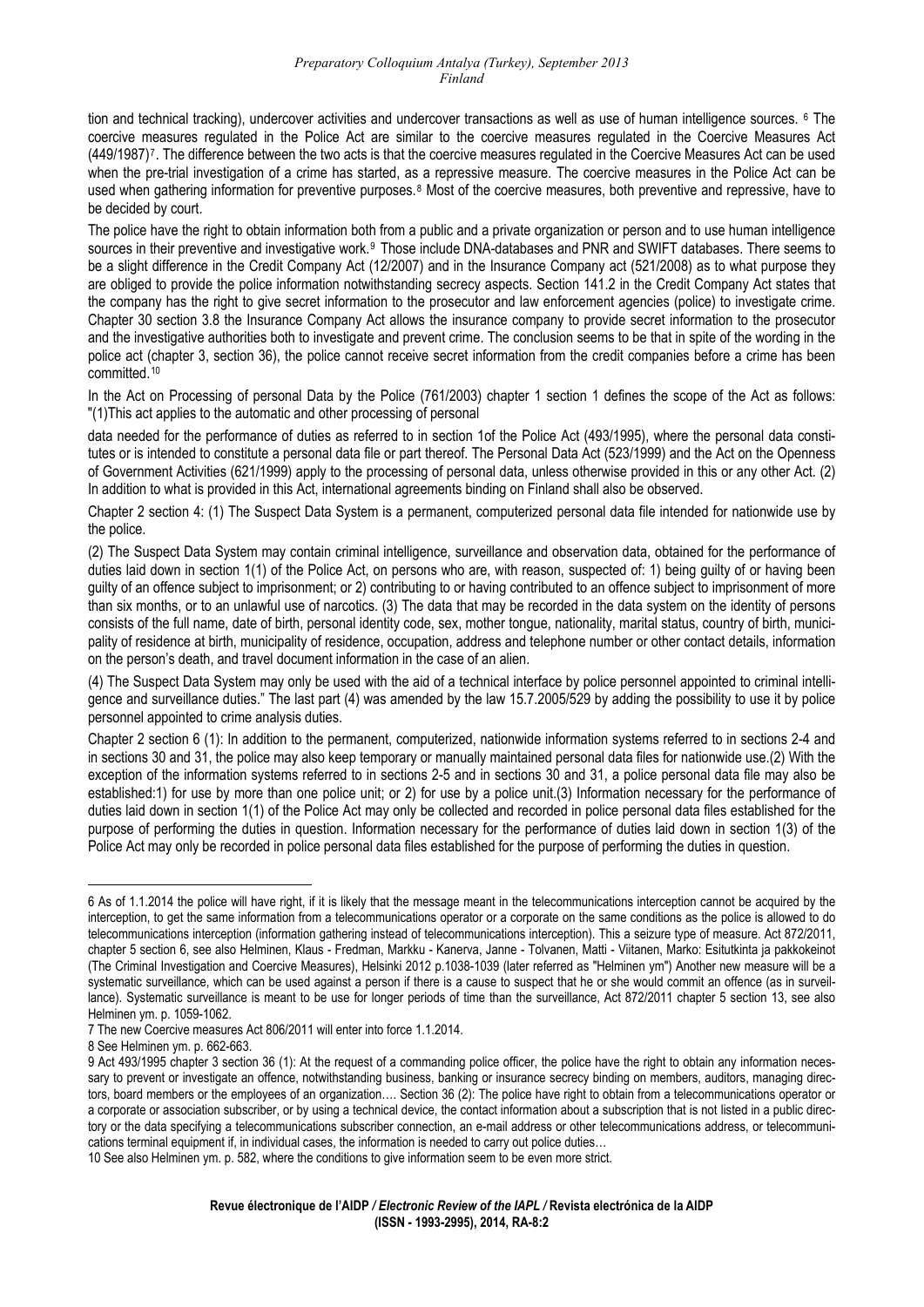#### *Preparatory Colloquium Antalya (Turkey), September 2013 Finland*

Part (2) above was amended by the law 15.7.2005/529 as follows: For the use by one or more than one police unit a temporal police personal data register, other than mentioned in sections 2-5 and in sections 30 and 31, can be established for criminal analysis to prevent, detect or investigate an offence subject to imprisonment. In this register the police can combine, record and otherwise process data defined in sections 2-4, the data gathered by intelligence, surveillance or observation on a single crime and the data de-fined in section 14 (2). (translated by the writer). The Government bill <sup>[11](#page-2-0)</sup> states that crime analysis is essential for preventing and investigating crime. It also notes that it has previously been unclear how widely the police can combine, record and process data gathered by intelligence and other police work in crime analysis.

Supreme Police Command has 12 January 2007 published a report on "Community Policing Strategy".[12](#page-2-1) The report refers to the Hague Programme 2005 on intelligence-led policing: "it emphasises the significance of information gathering, analysis, threat and risk assessments and information exchange as a basis for effective policing. In the implementation plan of the Hague Programme community policing is held to be of primary importance in this respect, especially in local prevention of terrorism. According to the report, preventing policing can only be founded on accurate, dependable and (as far as possible) open and public information. Information supplied locally, by authorities and other interest groups, and by citizens concerning their environment, are increasingly important resources in terms of the direction and development of policing.<sup>[13](#page-2-2)</sup> In practice, intelligence-led policing in Finland continues chiefly to refer to analysis serving police, customs and border guard cooperation and cooperation in the Baltic region. Up to now the question has been mainly one of operative analysis, although recently also more strategic analysis, which are based on mapping of the operating environment and on impact analysis. These are provided by the national Bureau of Investigation, regional crime analysis centres and provincial analysis units, similarly a small number of local analysis units".[14](#page-2-3)

As stated above, the Finnish police use intelligence-led policing at least in local crime preventing. The police have a wide range of coercive measures at their disposal as well as access to various databases. Whether these measures can be called "building infor-mation positions", "data mining", or "data matching" is a question of definition.<sup>[15](#page-2-4)</sup> Timo Laine has told that same coercive measures apply to cyber crimes as to all other crimes and they function in general reasonably well. There has, though, sometimes been problems in cases where the crime has been committed in the net. In some cases the crime committed has not been severe enough to allow telecommunications interception, which might have led to situations where the crime could not be properly investigated. Laine has stressed the fact that each agent has the right to use various registers only according to his or her job description. In addition, the agent can use the various registers only if he has a specific reason to do so, mere curiosity is not an acceptable reason. The use of various registers is being controlled.

There are various safeguards (appeal, complaint etc.) against the misuse of the measures.<sup>[16](#page-2-5)</sup>

According to chapter 3 section 33 (Act 493/1995), the police officer…"shall, after the termination of technical surveillance, telecommunications monitoring or telecommunications interception, notify the person at whom the measure had been directed of the measure unless the notification endangers the purpose of the information gathering or the pre-trial investigation".[17](#page-2-6)

The Ministry of Interior is obliged to give a report on the use of telecommunications monitoring and –interception to the Parliamentary Ombudsman once a year (Coercive Measures Act Chapter 5 section 15). The Parliamentary Ombudsman supervises among others the police. Thus, anybody who considers that an agent (the police) has acted unlawfully or neglected a duty in the performance of their tasks can file a complaint at the Parliamentary Ombudsman's office. [18](#page-2-7)

According to the Constitution of Finland, section 118, anyone who has suffered a violation of his or her rights or sustained a loss through an unlawful act or omission by a civil servant or other person performing a public task shall have the right to request that the civil servant or other person in charge of a public task be sentenced to a punishment and that the public organisation, official or

other person in charge of a public task be held liable for damages, as provided by an Act. This section has recently been amended and as of 1 January 2014 the injured party may bring a charge for an offence against a civil servant only if the public prosecutor has

<span id="page-2-0"></span><sup>11</sup> HE 266/2004 p. 4, 29

<span id="page-2-1"></span><sup>12</sup> Ministry of the Interior has 5.4.2006 assigned a committee, whose final report this publication is. In the report there are strategic outlines and objectives of community policing and security cooperation development. The report can be found in English at www.poliisi.fi. (later referred as "Community Policing Strategy").

<span id="page-2-2"></span><sup>13</sup> Community Policing Strategy p. 14.

<span id="page-2-3"></span><sup>14</sup> Community Policing Strategy p. 15.

<span id="page-2-4"></span><sup>15</sup> Superintendent Timo Laine (National Police Board/Crime prevention unit) has told the writer that he does not recognize the expression "building information positions" in this context.

<sup>16</sup> More on legal safeguards in Helminen ym. p. 720-730.

<span id="page-2-6"></span><span id="page-2-5"></span><sup>17</sup> Act 872/2011, chapter 5 section 58, extends the obligation to notify the person concerned to apply also to undercover activities and also to the new measures of systematic surveillance and the information gathering instead of telecommunications interception with some exceptions. Act 806/2011, chapter 10 section 60, the suspect has to be informed of the use of secret coercive measures after the case has been brought to prosecutor or the pre-trial investigation has been finished. In some cases this notification can be postponed two years at a time and in some exceptional cases not to notify at all. The latter are exceptions from the main ruling. It is up to the court to decide on the exceptions. See also Helminen ym. 1140-1148.

<span id="page-2-7"></span><sup>18</sup> Parliamentary Ombudsman Act (197/2002) Chapter 1, oversight of the legality, section 1, subjects of the parliamentary ombudsman's oversight, section 2, a complaint. See also Helminen ym. p.729-730.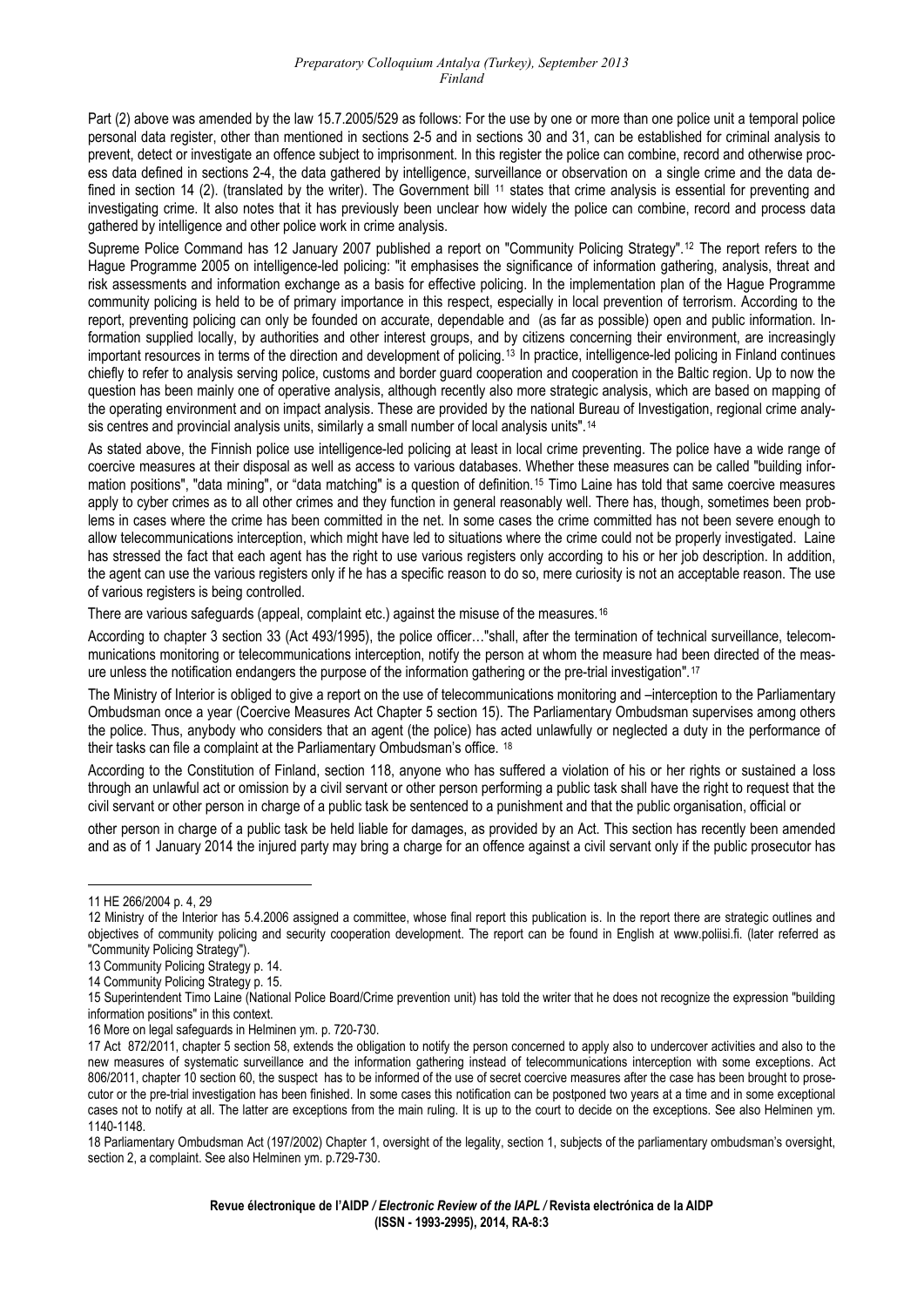decided not to prosecute.

### **D. ICT in the criminal investigation**

In Chapter 5a in the Coercive Measures Act there are rules on real-time collection of both traffic data and content data in criminal investigation.[19](#page-3-0) Telecommunications monitoring and -interception are decided by a judge on an application by the law enforcement authorities. These measures are limited to certain serious crimes and they can be granted for a month at one time. Telecommunications companies are obliged to assist the law enforcement authorities in fulfilling the said coercive measures (Coercive measures Act, chapter 5 a, section 9).<sup>[20](#page-3-1)</sup> There are no coercive measures to oblige the telecommunications companies to do so, but it seems that the telecommunications companies have not failed to help to fulfil the court orders. Telecommunications companies are entitled to get compensation for their financial losses in helping the law enforcement authorities.

The law enforcement agencies have the right to search and seize a thing or a document (Coercive Measures Act Chapter 4 Section 1) including data in a computer or in a similar system. Search and seizure can thus concern data.[21](#page-3-2)

In the Coercive Measures Act there is a rule on technical observation (monitoring) (Chapter 5a, Section 4 a), A suspect or a place can be monitored via a technical equipment (the home/a room or space used for permanent living of the suspect is excluded). If the suspect is in the custody of the law enforcement authorities or if equipment is installed in a car of the suspect or other place where the suspect is staying (not the home), a court decision is needed. The enforcement agencies have the right to enter secretly the premises where the equipment is to be installed (translated by the writer).

In criminal investigations, it has been common practice to videotape the interrogations of young persons (under the age of 15) in order to protect them from the harms of a court hearing.[22](#page-3-3) In the new law on criminal investigation (Criminal Investigations Act, 805/2011, entry into force 1 January 2014), the law enforcement authorities may videotape all the interrogations partly or totally (chapter 9, section 3 and 4) and they must record the interrogations of the injured party (complainant) and the witnesses who cannot be heard in the court without causing them harm due to their young age or mental incapacity.<sup>[23](#page-3-4)</sup> From the rules it follows that there is a possibility but no obligation to record the interrogations.

## **E. ICT and evidence**

In the Code of Judicial Procedure (chapter 17) there are rules on evidence (concerning all evidence including electronic evidence). The chapter 17 section 2 in the Code of Judicial Procedure states the principle of free judicial evaluation of evidence.<sup>[24](#page-3-5)</sup> This has been understood as the right for the court to use any fact brought to its knowledge in the case as evidence and the freedom to evaluate its importance as proof.<sup>[25](#page-3-6)</sup> In the present legislation there are no rules on admissibility or exclusion of the evidence in criminal matters.

A group of experts has recently laid down a proposal[26](#page-3-7) for some changes regarding chapter 17 in the Code of Judicial Procedure. Most of the proposed changes have already been accepted by the precedents of the Supreme Court and hence also in the court practices in general. The decisions of the European Court of Human Rights have had an impact on the Finnish jurisprudence in this area.[27](#page-3-8) One example is that evidence gathered by torture cannot be used as evidence. Secondly, there are also restrictions on under which circumstances a piece of evidence obtained unlawfully can be used in court.<sup>[28](#page-3-9)</sup> Thirdly, evidence gathered for example in taxation cannot be used against the suspect in the criminal proceedings if it were to violate the principle of self-incrimination. The pro-posal suggests that these restrictions be legislated.<sup>[29](#page-3-10)</sup> It has already been ruled (chapter 17, section 11.2<sup>[30](#page-3-11)</sup>) under which circum-

<span id="page-3-4"></span>23 more detailed in Helminen ym. p. 491-496.

<span id="page-3-0"></span><sup>19</sup> Understood as telecommunications interception and telecommunications monitoring as well as technical surveillance, which all can be used also in crime preventing.

<span id="page-3-1"></span><sup>20</sup> Communications Market Act 393/2003, section 95: "Obligation of a telecommunications operator to equip its systems for telecommunications interception and monitoring. A telecommunications operator shall equip its communications network and communications service with technical instruments and features that allow the interception of electronic communications and telecommunications monitoring as referred to in the Coercive Criminal Investigation Means Act (450/1987), the Police Act (493/1995), and the Convention of 29 May 2000 on Mutual Assistance in Criminal Matters between the Member States of the European Union".

<span id="page-3-2"></span><sup>21</sup> Supreme Court 2001:39, 2009:4 and Helminen ym. p. 899-890.

<span id="page-3-3"></span><sup>22</sup> Helminen ym. 473. According to the finish law people under the age of 15 cannot be prosecuted.

<span id="page-3-5"></span><sup>24 17:2.1:&</sup>quot;After having carefully evaluated all the facts that have been presented, the court shall decide what is to be regarded as the truth in the case".

<span id="page-3-6"></span><sup>25</sup> Helminen ym. p. 507

<span id="page-3-7"></span><sup>26</sup> Reports and Statements 69/2012 (later referred as "69/2012")

<span id="page-3-8"></span><sup>27</sup> Human rights considerations have restricted the principle of free evaluation on evidence. See Pihlajamäki p. 10.

<span id="page-3-9"></span><sup>28</sup> Supreme Court 2007:58; The evidence obtained illegally can be used in court if the proceeding as a whole conforms with the principle of fair trial.

<span id="page-3-10"></span><sup>29</sup> See 69/2012 p. 47-48.

<span id="page-3-11"></span><sup>30 17:1.2: &</sup>quot;If the statement given in a pre-trial criminal investigation by a person who has not reached the age of 15 years or a person who is mentally incapacitated has been recorded on a video recording device or on a comparable video and audio recording, the statement may nonetheless be admitted as evidence in court if the defendant is provided with an opportunity to present questions to the person being heard". 69/2012 p. 116 proposes that this possibility to be extended to certain sexual offences.